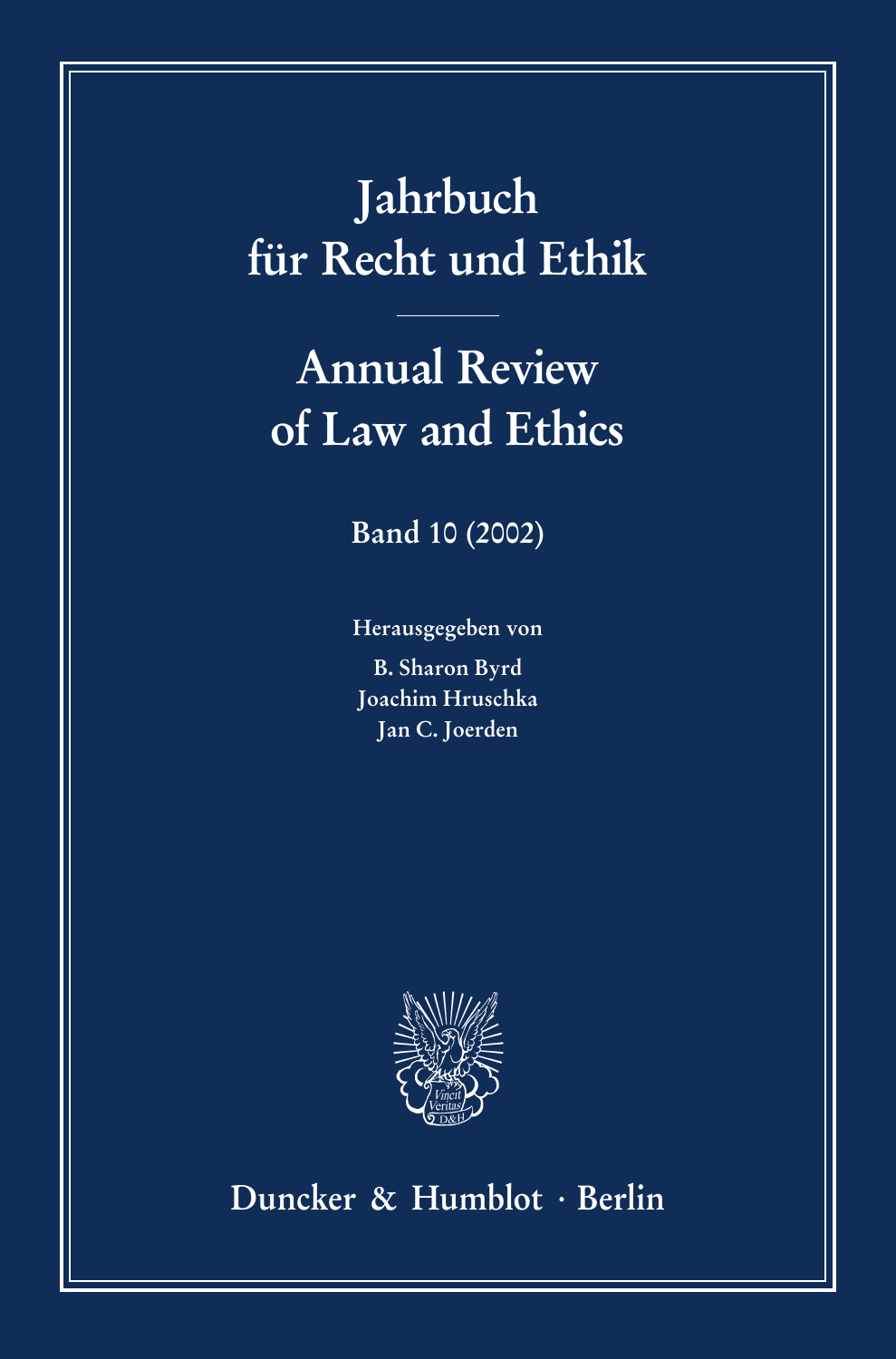## Jahrbuch für Recht und Ethik Annual Review of Law and Ethics

Band 10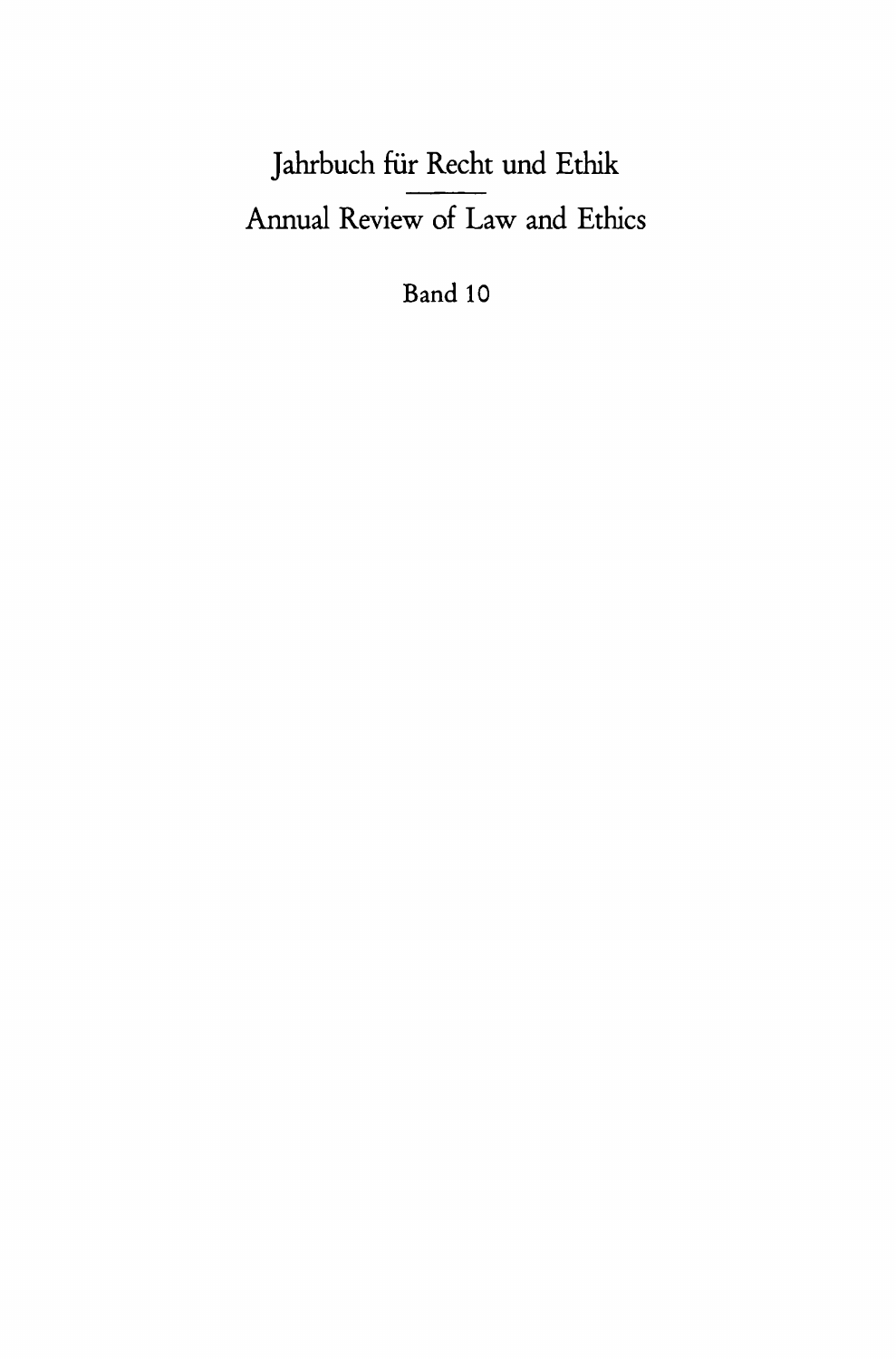### Jahrbuch für Recht und Ethik Annual Review of Law and Ethics

Herausgegeben von B. Sharon Byrd · Joachim Hruschka · Jan C. Joerden

Band 10



### Duncker & Humblot · Berlin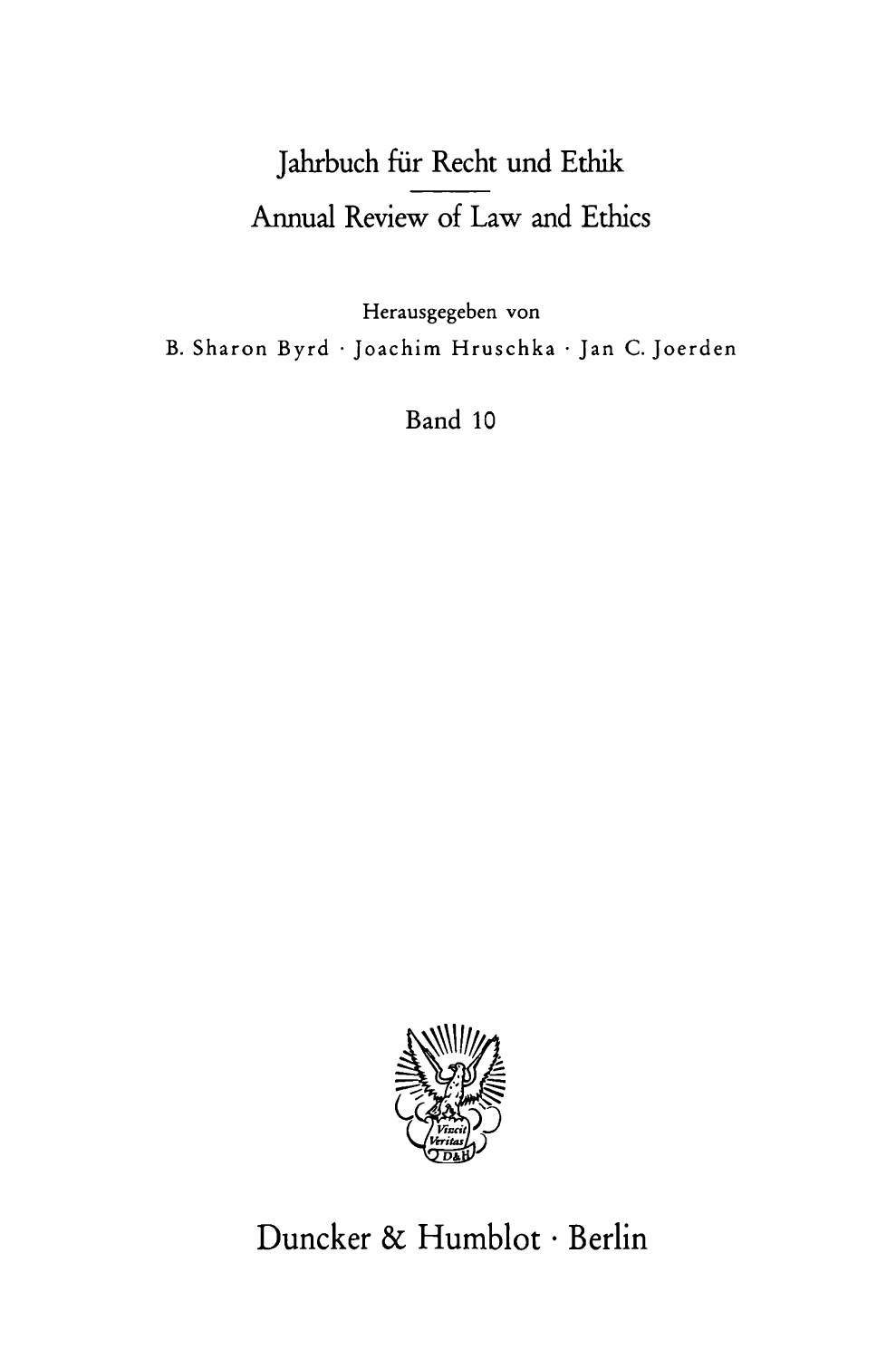## Jahrbuch für Recht und Ethik

Annual Review of Law and Ethics

Band 10 (2002)

Themenschwerpunkt:

Richtlinien für die Genetik Guidelines for Genetics

Herausgegeben von

B. Sharon Byrd Joachim Hruschka Jan C. Joerden



Duncker & Humblot · Berlin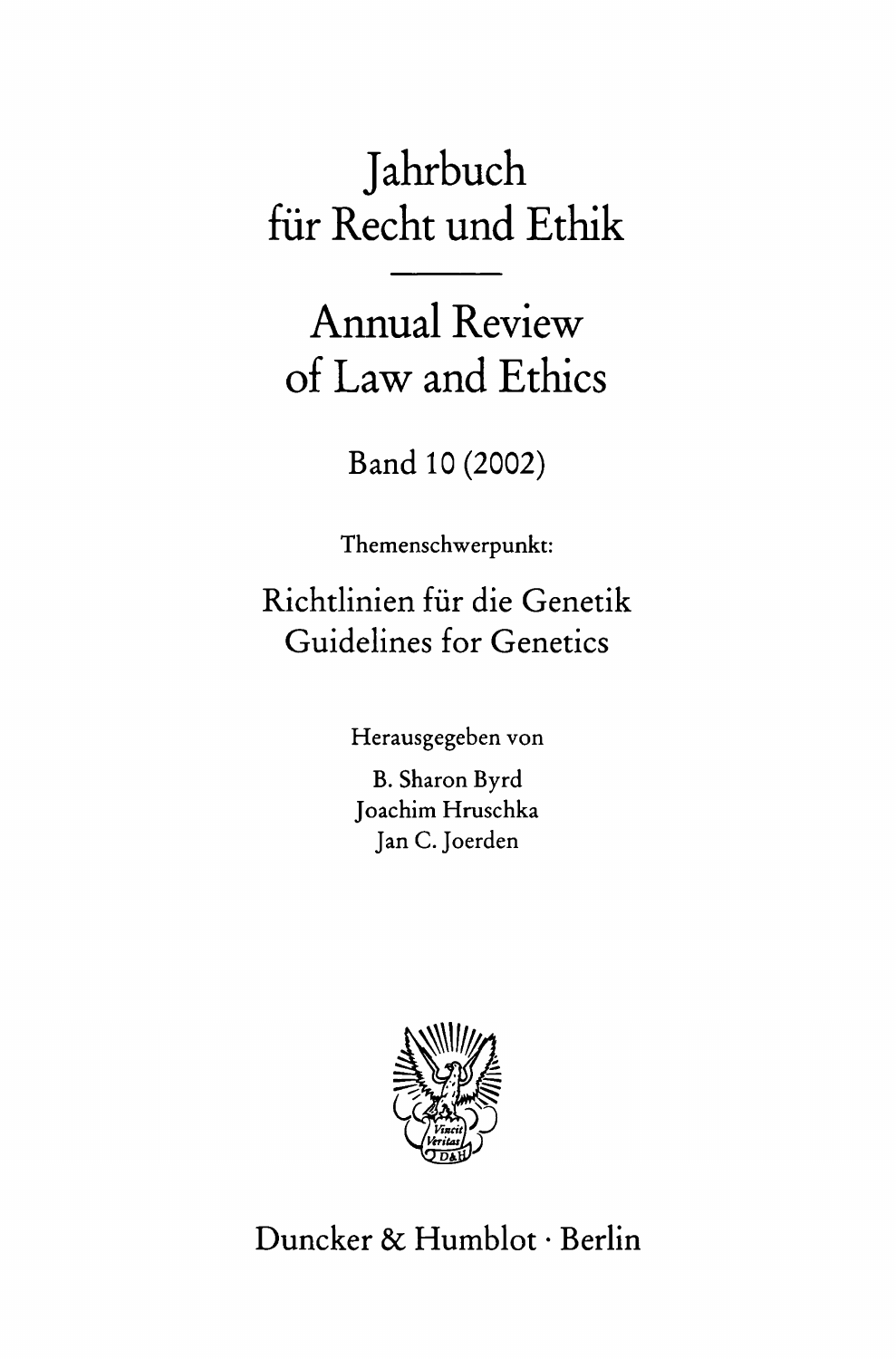**Die Deutsche Bibliothek - CIP-Einheitsaufnahme** 

#### **Richtlinien für die Genetik = Guidelines for genetics /**

**Hrsg.: Β. Sharon Byrd ... - Berlin : Duncker und Humblot, 2002 (Jahrbuch für Recht und Ethik ; Bd. 10) ISBN 3-428-10893-0** 

> **Empfohlene Abkürzung: JRE Recommended Abbreviation: JRE**

**Alle Rechte, auch die des auszugsweisen Nachdrucks, der fotomechanischen Wiedergabe und der Übersetzung, für sämtliche Beiträge vorbehalten © 2002 Duncker & Humblot GmbH, Berlin Fremddatenübernahme und Druck: Berliner Buchdruckerei Union GmbH, Berlin Printed in Germany** 

> **ISSN 0944-4610 ISBN 3-428-10893-0**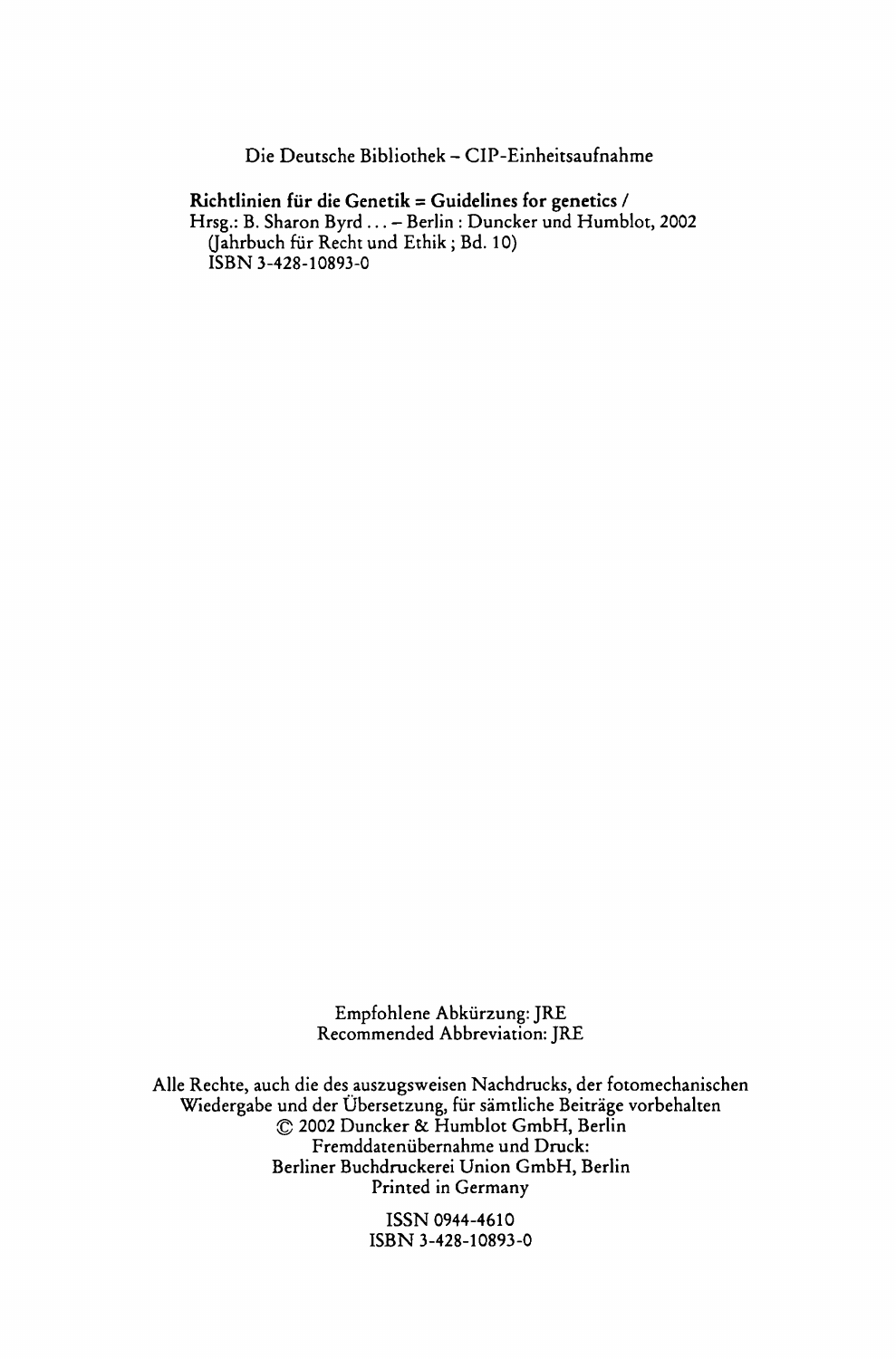#### **Vorwort**

Dieser Band des *Jahrbuchs* faßt die Beiträge zu einem Symposion zusammen, das die Herausgeber im Rahmen der Begleitforschung zu den rechtlichen, ethischen und gesellschaftlichen Implikationen des Deutschen Humangenomprojekts (DHGP) in der Zeit vom 26. bis zum 30. Oktober 2000 in der Leucorea in Wittenberg zu dem Thema "Internationale Richtlinien für die Genetik" veranstaltet haben. An dem Symposion haben teilgenommen: *Erwin Bernal* (Graz), *Gunther Biewald* (Erlangen), *B. Sharon Byrd* (Jena), *Ellen Wright Clayton* (Nashville), *Lloyd R. Cohen* (Arlington), *Roger B. Dworkin* (Bloomington), *Bernard Gert* (Hanover, New Hampshire), *David Heyd* (Jerusalem), *Joachim Hruschka* (Erlangen), *Jan* C *Joerden* (Frankfurt [Oder]), *Matthias Kaufmann* (Halle), *Eike-tìenner W. Kluge*  (Victoria), *Diane Longley* (Sheffield), *Thomas Nenon* (Memphis, Tennessee), *Melanie Ranft* (Halle), *Irina von Schilling* (Erlangen), *Jan C. Schuhr* (Erlangen), *Peter Südbeck* (Bonn), *Arnd Wasserloos* (Frankfurt [Oder]) und *William J. Winslade* (Galveston). Die Veranstalter danken dem Bundesministerium für Bildung und Forschung (BMBF) und dem Deutschen Zentrum für Luft- und Raumfahrt (DLR) als Projektträger des Ministeriums für die Finanzierung des Symposions. Für ihre Hilfe bei der Vorbereitung des Symposions und der Drucklegung dieses Bandes des *Jahrbuchs* danken die Herausgeber insbesondere Frau *Anette Hübner*  im Interdisziplinären Zentrum für Ethik in Frankfurt (Oder) und Frau *Ayke Darius*  im Institut für Strafrecht und Rechtsphilosophie in Erlangen. Herrn *Lars Hartmann*  im Verlag Duncker & Humblot in Berlin ist für die verlagsmäßige Betreuung der Publikation zu danken. Die diesem Band angefügten Verzeichnisse hat Frau *Cornelia Winter* (Frankfurt [Oder]) erstellt, der die Herausgeber dafür zu Dank verpflichtet sind.

Das *Jahrbuch für Recht und Ethik* stellt im übrigen auf seiner Internetseite

#### <http://www.uni-erlangen.de> / JRE

im Hinblick auf die schon erschienenen Bände weitere Informationen zur Verfügung, insbesondere auch englische und deutsche Zusammenfassungen der Artikel sowie Bestellinformationen.

*Die Herausgeber*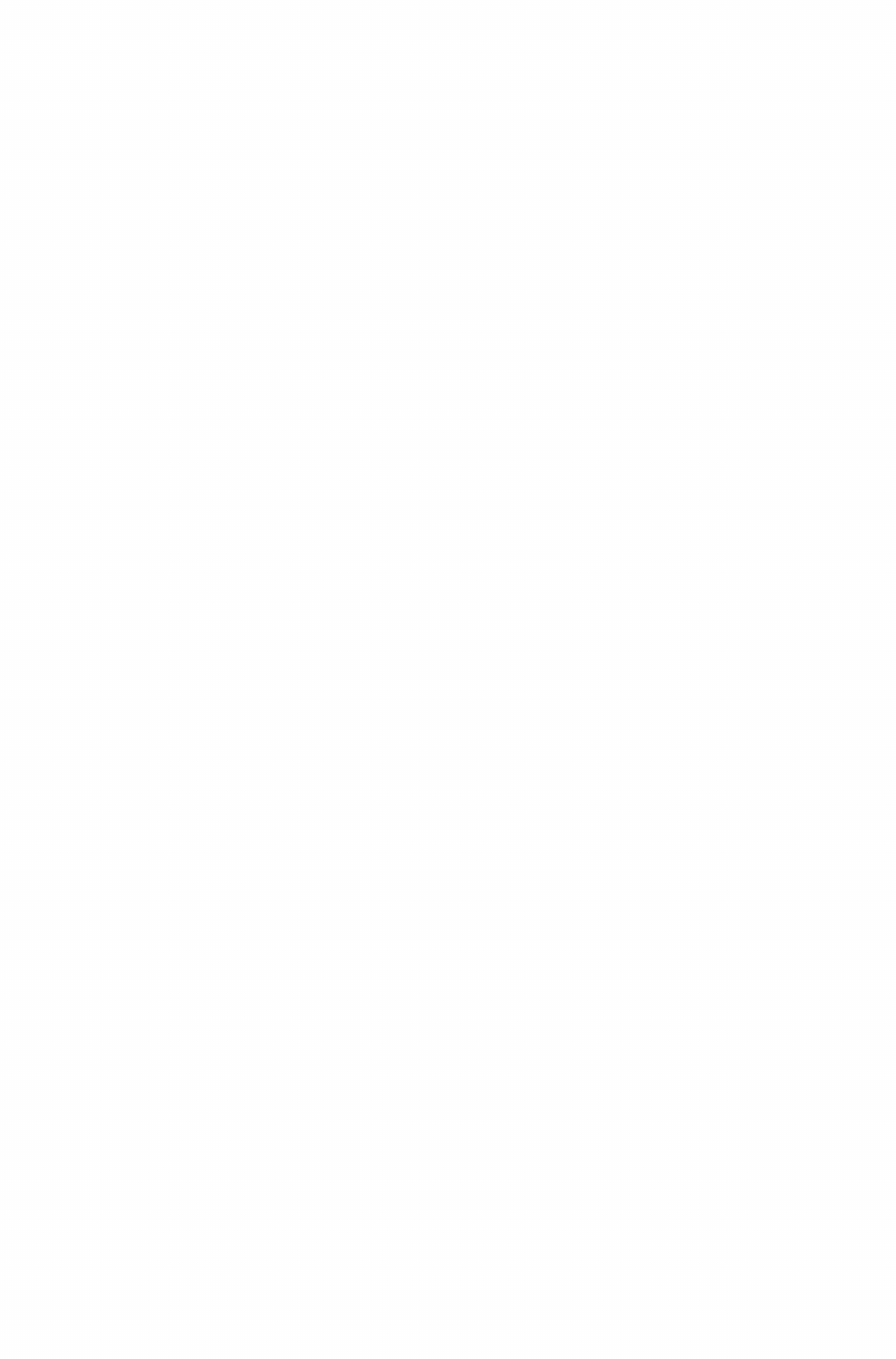### **Inhaltsverzeichnis - Table of Contents**

#### **Regulierung oder Deregulierung? - Regulation or Deregulation?**

| David Heyd: Hopeless Philosophical Reflections on the Senselessness of Regulation in | 3 |
|--------------------------------------------------------------------------------------|---|
|                                                                                      |   |
|                                                                                      |   |
| Thomas Nenon/S. Edward Stevens, Jr.: The Limits of Legal Regulations for Control-    |   |
| Lloyd Cohen: Ethical Protocols for Collecting DNA Samples? The Virtue of Tradi-      |   |

#### **Ethische Voraussetzungen für Regulierungen - Ethical Presuppositions for Regulations**

| Georg Lohmann: Die Herausforderungen der Ethik durch Lebenswissenschaften und                            |  |
|----------------------------------------------------------------------------------------------------------|--|
| Matthias Kaufmann: Potentialität und Wahrscheinlichkeit. Zum moralischen und recht-                      |  |
| Jan C. Joerden: Perspektiven der Stammzellenforschung und Grundlagen für deren                           |  |
| <i>Jan C. Schuhr:</i> A Certain Way of Life, Imposed by the Dead upon the Living $\dots \dots \dots$ 125 |  |

#### **Beispiele nationaler Regulierungen - Examples of National Regulations**

| Ellen Wright Clayton: Regulating Germ-Line Gene Transfer in the United States  147        |  |
|-------------------------------------------------------------------------------------------|--|
| <i>Diane Longley:</i> Regulating the Exploration of Aladdin's Cave and Pandora's Box; the |  |
| Erwin Bernat: Schutz vor genetischer Diskriminierung und Schutzlosigkeit wegen            |  |

**genetischer Defekte: die Genanalyse am Menschen und das österreichische Recht .. 183**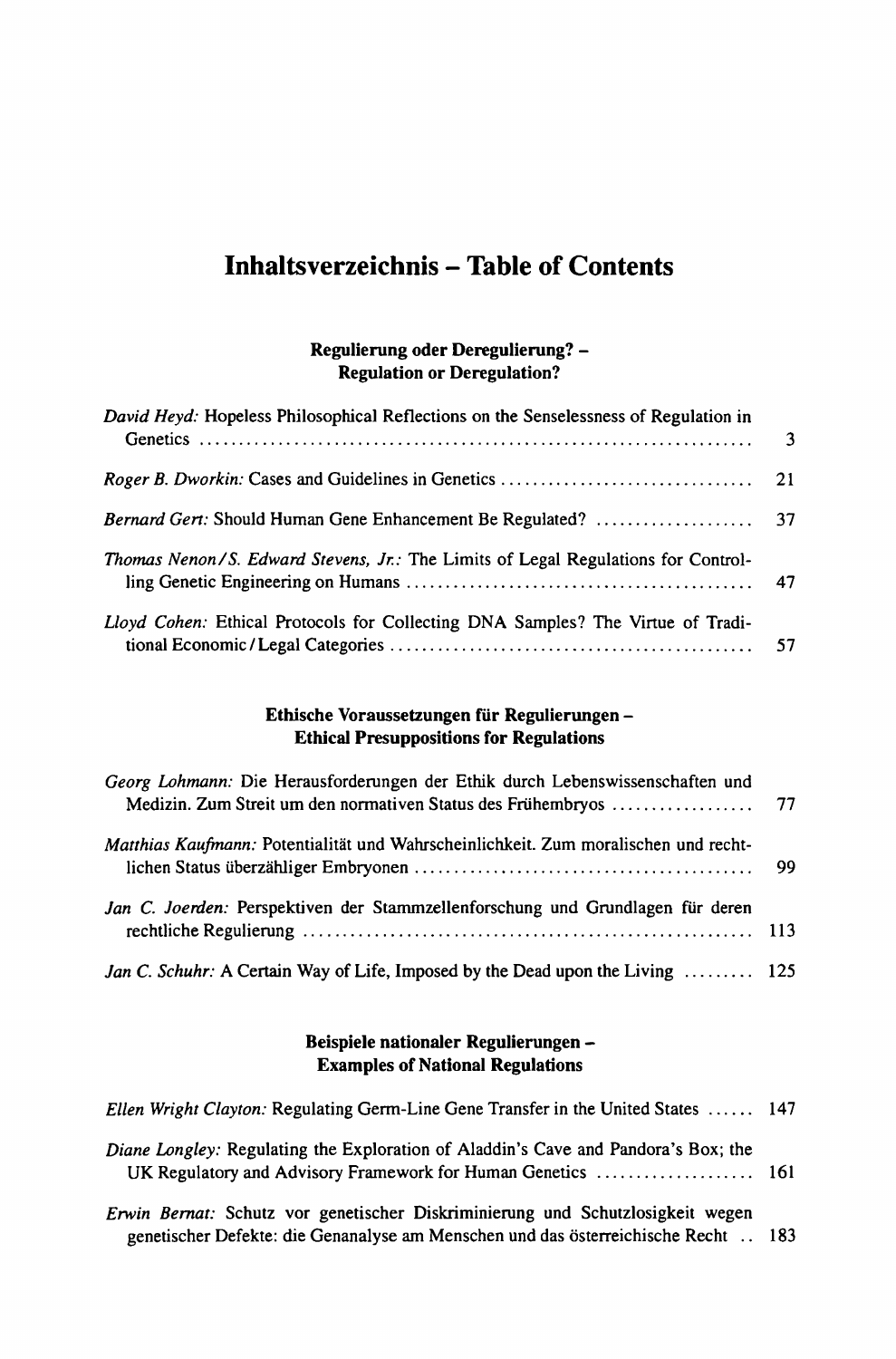#### vm **Inhaltsverzeichnis - Table of Contents**

#### **Perspektiven internationaler Regulierung - Perspectives of Internationa] Regulation**

| Eike-Henner W. Kluge: Regulating Human Genetics: Laws, Treaties, Markets and           |  |
|----------------------------------------------------------------------------------------|--|
| William Winslade: International Guidelines in Genetics: Obstacles, Options, and Oppor- |  |

#### **Diskussionsforum - Discussion Forum**

| Gary Chartier: Contested Practices – Arthur Isak Applbaum's Ethics for Adversaries 253 |  |
|----------------------------------------------------------------------------------------|--|
| Uwe Scheffler: Der Staatsanwalt im Kinderzimmer? Zu den Einschränkungen des elter-     |  |
|                                                                                        |  |
|                                                                                        |  |
|                                                                                        |  |
|                                                                                        |  |
|                                                                                        |  |
|                                                                                        |  |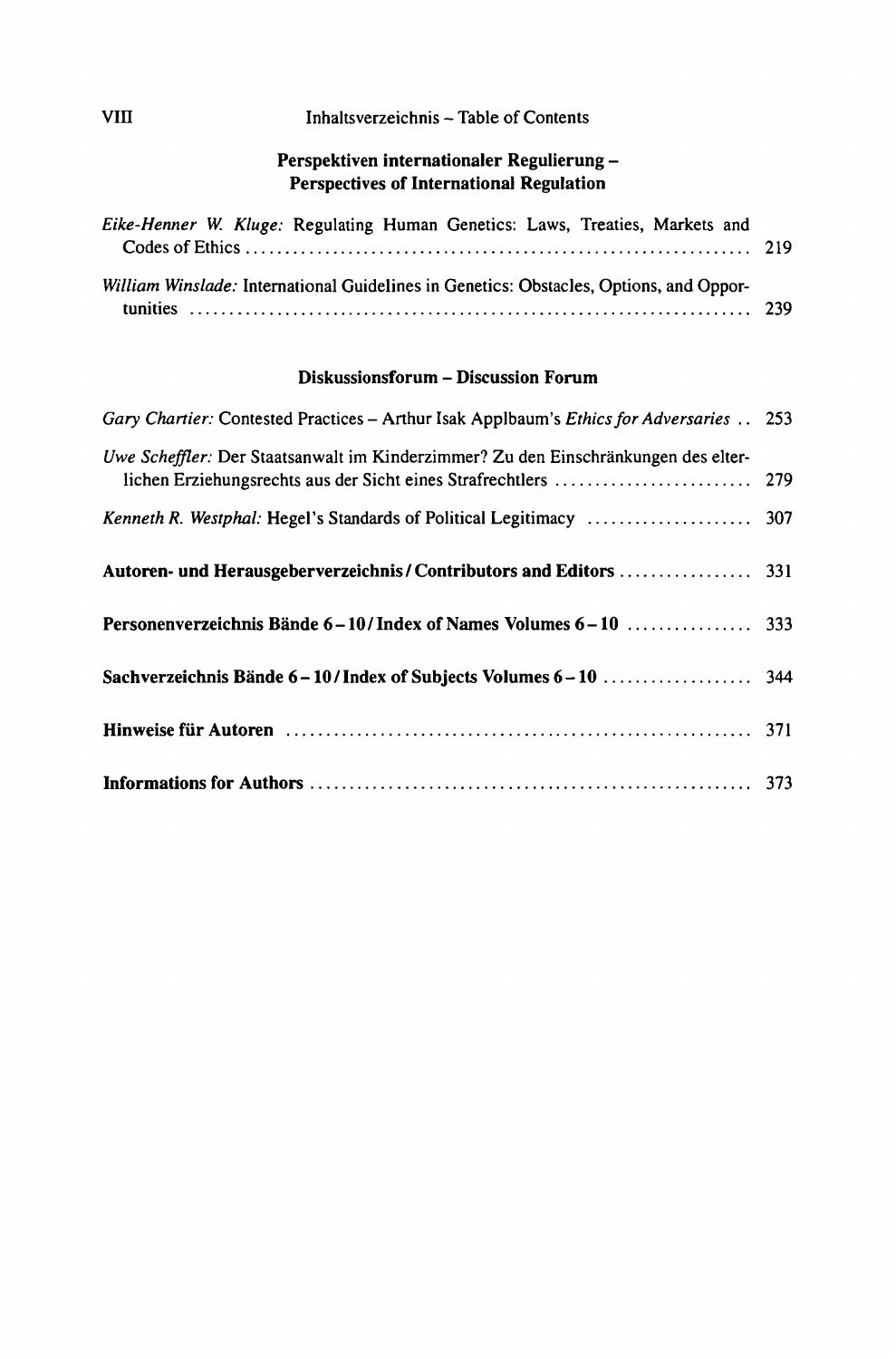**Regulierung oder Deregulierung? - Regulation or Deregulation?**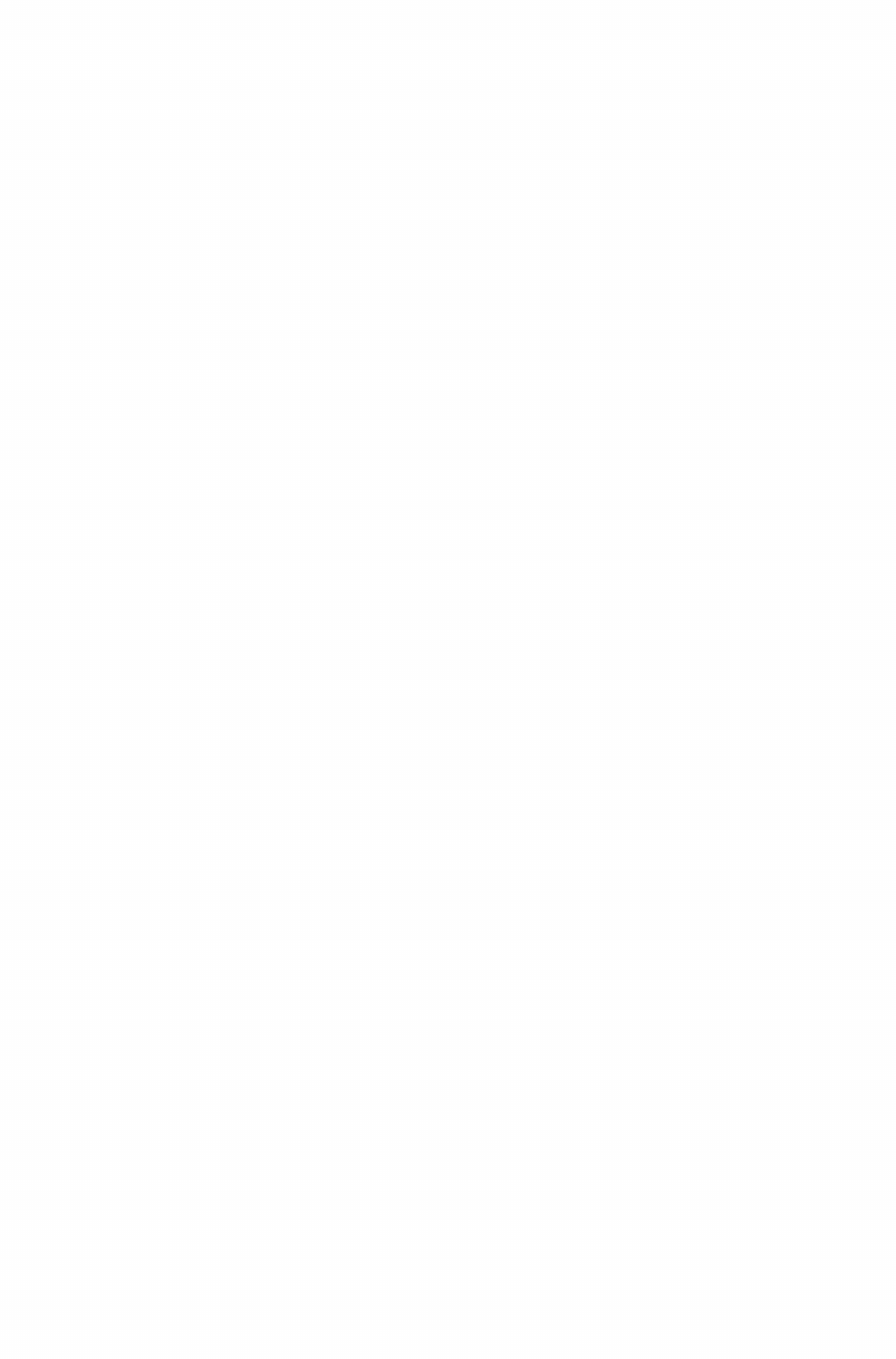### **Hopeless Philosophical Reflections on the Senselessness of Regulation in Genetics**

#### David Heyd

<span id="page-11-0"></span>The title of this article calls for an explanation. Our concern here is with philosophical reflections on the issue of regulation of genetic research and practice. Why is such regulation senseless, and in what sense are these reflections hopeless? The problem that I would like to raise lies at the crossroads of theory and practice, of abstract thinking and social policy. It highlights the difficulty in bioethics in general, indeed in all applied ethics: to what extent is philosophical argument relevant to actual social and legal decisions.

The following arguments are based on a combination of abstract argument and personal experience. I was invited as a philosopher to take part in various multidisciplinary fora that were given the task of suggesting guidelines for genetic research and practice in Israel. This experience sharpened my awareness of the tension between two irreconcilable points of view - that of pure reflection and that of social responsibility, a tension which itself deserves philosophical attention. Unlike philosophy students, who are willing to follow the logic of an argument to its ultimate conclusion, committee members lacking philosophical inclination often react with a blend of wonder and hostility to abstract theorizing, especially when it leads to perplexing conclusions.

The gap between moral philosophy and social practice has always cast doubt both on the "relevance" of moral philosophy, on the one hand, and on the abstract justification of social practices, on the other. Philosophical ethics has traditionally considered itself as "practical", that is both pertinent and applicable to everyday decision making; but it never achieved a particularly good record in making direct impact on social institutions and norms. Social planners and politicians have often pretended that the policies they promoted were informed by ethical principles; but we all know that in most cases these policies were the product of power relations, economic interests, popular pressures and irrational motives of both public officials and the public. The recent emergence of the field of "applied ethics" marks the contemporary effort to bridge this gap, primarily in medical ethics. Applied ethics has become a meeting point of philosophers and public officials (legislators, practitioners, religious leaders). Practitioners are eager to obtain philosophical input before making decisions and philosophers acknowledge the legitimacy of principled reflection on actual moral dilemmas raised by new technologies. This effort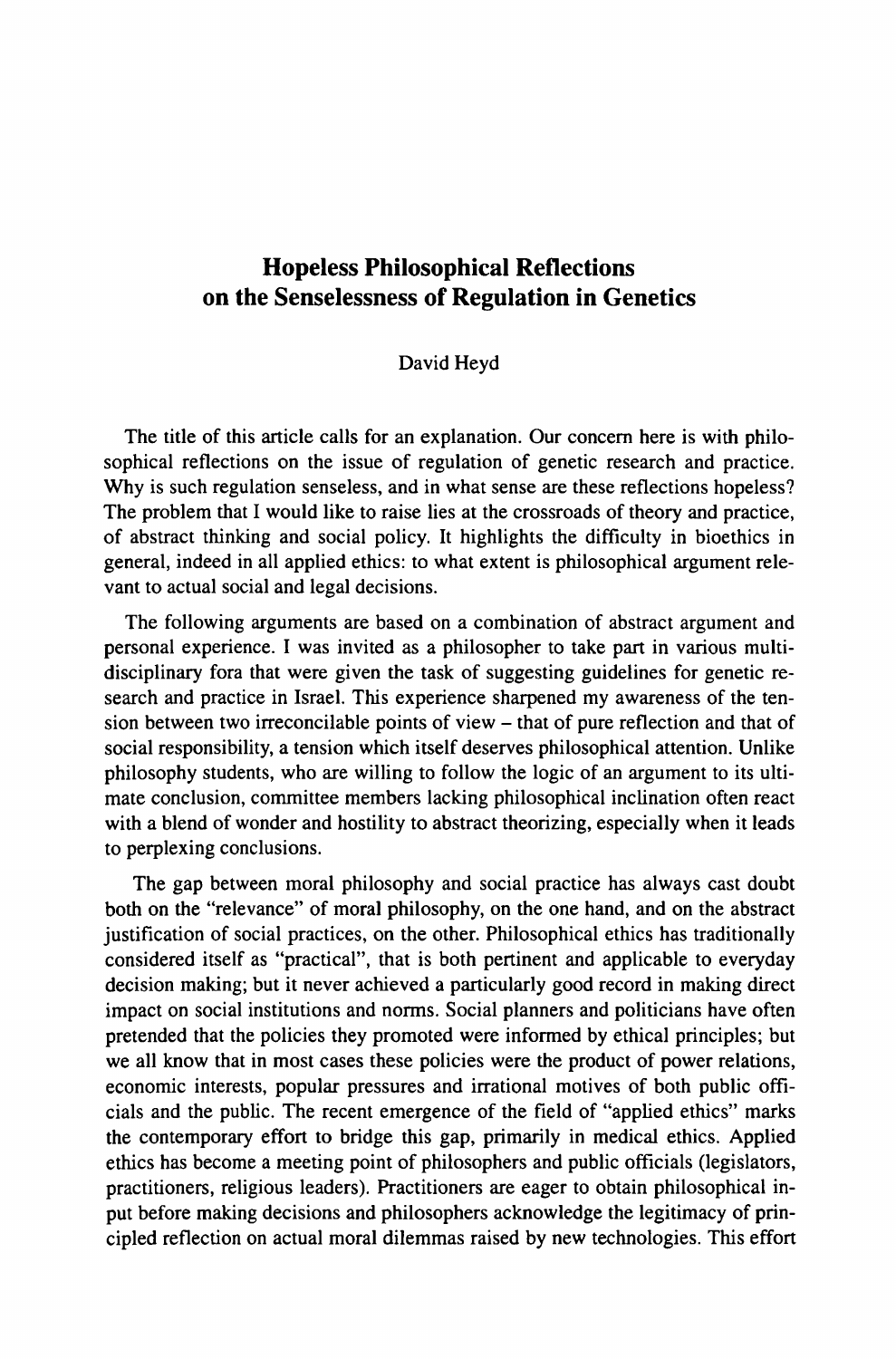#### **4 David Heyd**

to bridge the traditional gap has both theoretical aspects (the rise of the discipline of applied ethics) and an institutional dimension (the invitation of philosophers to take part in social decision making processes).

#### **I. Regulation**

Let us start with the theoretical discussion of the problems of regulation in general. Regulation means subjecting behaviour to rules. This is apparently a typically rational enterprise, which has two aspects - formal and substantive. Formally speaking regulation is the means for shaping human behaviour so as to be coordinated, predictable and governed by principles and aims which are not merely subjective or haphazard. But regulation also attempts to guide human conduct to substantive goals considered desirable or valuable (and even more so, to prevent undesirable and wrong behaviour). Legislation, the most typical kind of regulation, is  $$ both in its substantive and formal functions - the hallmark of rationality in the political sphere. As has been noted by theorists of norms, some parts of the legal system, those concerned with conventions, are typically of a coordinative nature, while other parts, related to social ideals and values, prescribe desirable goals and proscribe harmful behaviour. The regulation of genetic practice belongs primarily to the second category: it is less concerned with the creation of coordinated forms of behaviour on which there is wide consensus. Unlike traffic rules, which are typically conventional, the regulation of genetic practice aims at much more than coordination. It is concerned with the direction of scientific and medical practice to morally acceptable paths.

Regulation is particularly called for in new practices. Due to their novelty, new practices lack the social coordination associated with tradition and are often motivated by goals which are not accepted by society for a variety of reasons, often related to conservative inertia. Genetic technologies are a typical case of a radically new, unprecedented kind of practice. They have rapidly developed in various countries and research centers with no systematic coordination, often under circumstances of competition and secrecy. These technologies have also been developed using methods and aiming at goals which are highly controversial within public circles. Thus, their novelty calls for formal coordination of activity, both on national and international levels, and for the formulation of morally accepted substantive goals to which these technologies must be subjected. Genetic regulation attempts to implement both the formal and the substantive functions of regulation.

Thus far we have assumed that regulation as such is rational and one could conclude that it is, at least prima facie, desirable and good. However, regulation is often criticized for being a form of social despotism, the violation of individual rights, the suffocation of private initiative and inventiveness. The liberal tradition is prominent in the skeptical attitude towards regulation in general and many of its proponents are willing to pay the price of lesser coordination and even of "undesir